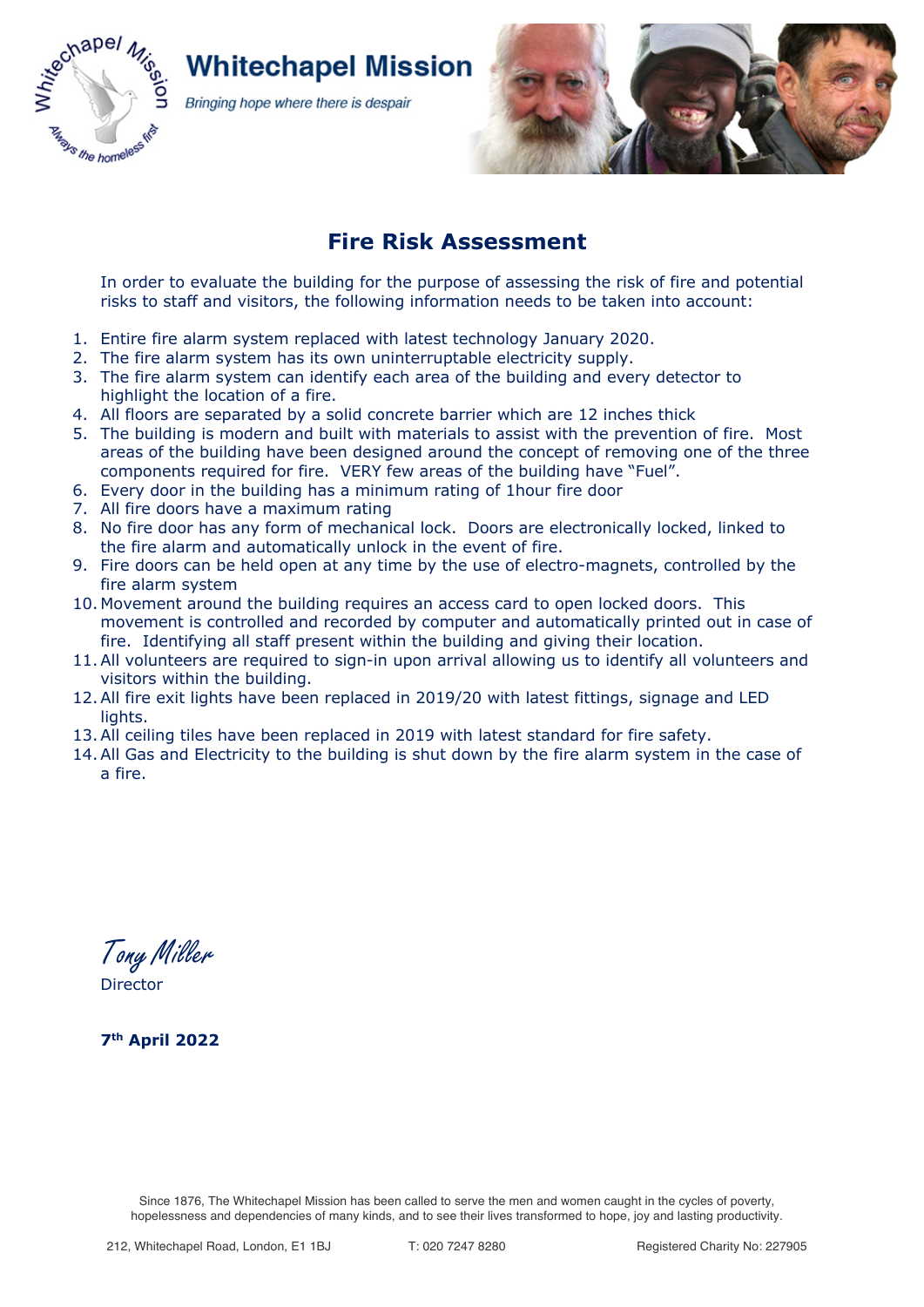# **Risk Assessment**

#### **Kitchens**

The kitchens are of a commercial standard with all walls and floors tiled. All work surfaces are of stainless steel and there are no materials that will burn other than the gas supplied to the following:

| <b>Hazards</b>    | People at risk | <b>Existing Controls</b>                                                   | <b>Further action</b><br>required |
|-------------------|----------------|----------------------------------------------------------------------------|-----------------------------------|
| <b>Cookers</b>    | kitchen staff  | Heat detectors and<br>smoke detectors<br>connected to fire<br>alarm system | Nil                               |
| Deep fat<br>fryer | volunteers     | No smoking policy                                                          | Nil                               |
|                   |                | Automatic Gas cut-<br>off in case of fire<br>detection                     | Tested monthly                    |
|                   |                | Manual Gas cut-off<br>by fire escape                                       | Tested monthly                    |
|                   |                | Staff trained in fire<br>plan                                              | Nil                               |
|                   |                | 2 signed fire exists                                                       | Nil                               |
|                   |                | Co <sub>2</sub> and Power<br>extinguishers                                 | Serviced every year               |
|                   |                | fire blanket                                                               | Serviced every year               |
|                   |                |                                                                            |                                   |

### **Clothing Store**

The clothing store is located in the basement area of the building. Clothing is donated to the Mission and is sorted and store in this location to be handed out to the homeless when required.

| <b>Hazards</b>                      | People at risk | <b>Existing Controls</b>                                                   | Further action<br>required |
|-------------------------------------|----------------|----------------------------------------------------------------------------|----------------------------|
| Storage of<br>flammable<br>clothing | All Staff      | Heat detectors and<br>smoke detectors<br>connected to fire<br>alarm system | Nil                        |
|                                     | volunteers     | No smoking policy                                                          | Nil                        |
|                                     |                | Staff trained in fire<br>plan                                              | Nil                        |
|                                     |                | signed fire exist                                                          | <b>Nil</b>                 |
|                                     |                | Co <sub>2</sub> and Water<br>extinguishers                                 | Serviced every year        |